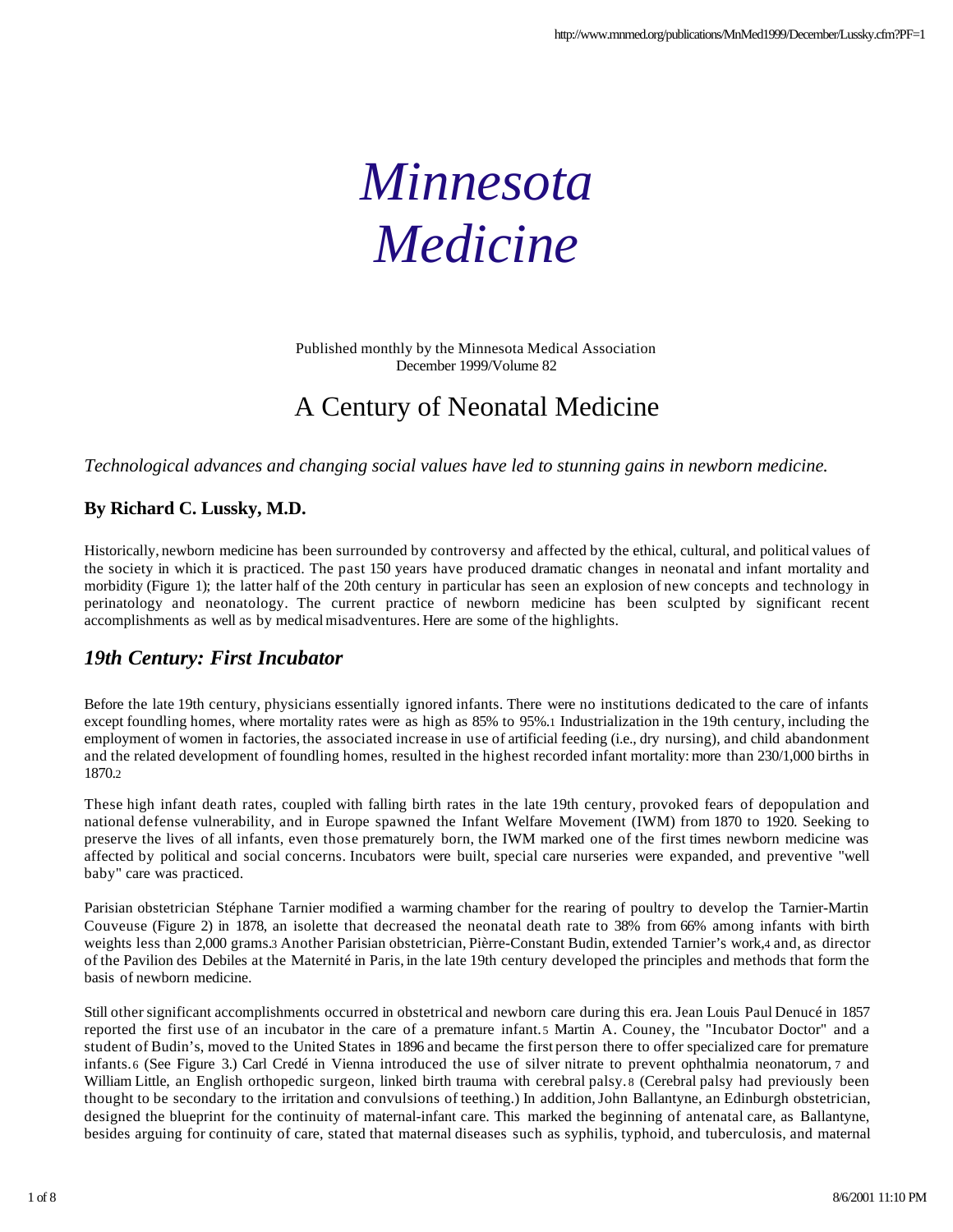ingestion of toxins adversely affected fetal health and growth.9

At the end of the 19th century, these medical and technical advances paralleled significant developments in care delivery. Foundling homes, originally opened for the care of abandoned children, were being replaced with children's hospitals. Home deliveries gave way to hospital births. With hospital births increasing from less than 5% in 1900 to more than 50% in 1921,10 hospital nurseries began appearing, and pediatricians assumed a larger role in neonatal care.

#### *1900s: Infant Mortality Rates—A Mirror of the Nation's Health*

In this era, care of the premature infant was centered in the home, hospital "stations," and commercial premature institutions (exhibits). High institutional mortality in the United States, called "hospitalism," was prevalent, with infant mortality of 50%, secondary to malnutrition and recurrent infections,11 and 78% for admitted premature infants. 12 With the expansion of the European IWM to the United States came a growing awareness that infant mortality rates reflected the overall health and welfare of the nation. A social movement to reduce infant mortality led to the establishment of a Federal Children's Bureau in 1912. Compared with their European colleagues, American physicians were slow to realize the benefits of breastfeeding and the impact of the social environment on medical outcomes.

The early 1900s saw pediatricians beginning to contribute to the science of newborn medicine. Thomas Rotch's "percentage" feeding method, with precise proportions of milk, cream, and sugar modified and mixed daily to meet individual infants' needs, gave pediatricians the role of supervising the use of artificial infant formula when breast milk was unavailable.13 Despite his now discredited recommendation of one or two drops of brandy or strychnine (1:1,000) for "stimulation" of cyanotic infants,14 John Lovett Morse advanced newborn care by promoting the use of growth curves to establish energy demands.15 At the Kaiserin Auguste Victoria Haus in Berlin, Leo Langstein and Arvo Y'ppo studied the pathology of prematurity, pre- and postnatal growth, and mortality rates of premature infants in relation to birth weight.

#### *1910s: Newborns in a 'No-Man's Land'*

With a newly constructed U.S. birth registry in 1915 showing an infant mortality rate of 99.6/1,000 live births, 16 national awareness of the newborn's plight grew. Yet the doctors caring for newborns debated the merits of the obstetrician's focus on the incubator and prevention of early mortality vs. the pediatrician's focus on feeding and the prevention of infection. The relative merits of hospital-based physician care vs. home-based maternal care also were debated because of the high hospital mortality rates of this era. John Ballantyne in 1916 said the newborn infant was in a "no-man's land" between obstetrics and pediatrics.17

Pediatricians like L. Emmett Holt, author of the influential 1897 textbook "The Diseases of Infancy and Childhood," 18 nudged pediatrics further into newborn care. The care of the newborn entered the academic setting through the work of Julius Hess, chief of pediatrics at Michael Reese Hospital in Chicago. Hess established concepts of research in the newborn, developed the Hess Incubator (Figure 4), and became the leading American expert on prematurity.6 The Sarah Morris Hospital at Michael Reese Hospital promoted advances in aseptic techniques, neonatal transport service, and nasal feeding under the leadership of the unit's nursing director, Evelyn Lundeen.19

#### *1920s: Infant Care Carves Its Own Niche*

The 1920s represented a time of consolidating and organizing the dramatic technological advances of the preceding decade. The Sheppard Towner Act of 1921 promoted maternal and infant welfare and supported birth and death registries, principles of infant care, state divisions of child hygiene, and scientific solutions for the social problems facing mothers and infants. As hospital deliveries increased and middle-class women arrived in maternity wards, pediatricians took new interest in newborn care. In 1922 premature infant care carved its own niche with the opening of the Sarah Morris Premature Center, the first unit solely for premature infants, 3 and with the publication of Julius Hess's textbook "Premature and Congenitally Diseased Infants,"20 the first book devoted to this topic.

But the 1920s was not all progress. Misplaced concerns about infectious complications spelled the temporary downfall of the incubator. Spirit of ammonia and a small dose of whiskey were advocated for the management of infant apnea (Sarah Morris Hospital, 1922).21 Infants were subjected to regimented feeding schedules that included awakening them for feedings, placing bottle nipples in boric acid, timing feedings strictly, and giving water before feeding to manage thirst and regulate temperature. Strictly isolating newborn nurseries reduced newborn epidemics but resulted in maternal-infant separation, impaired mother-infant bonding, and less breastfeeding.

#### *1930s: Rebirth of the Incubator*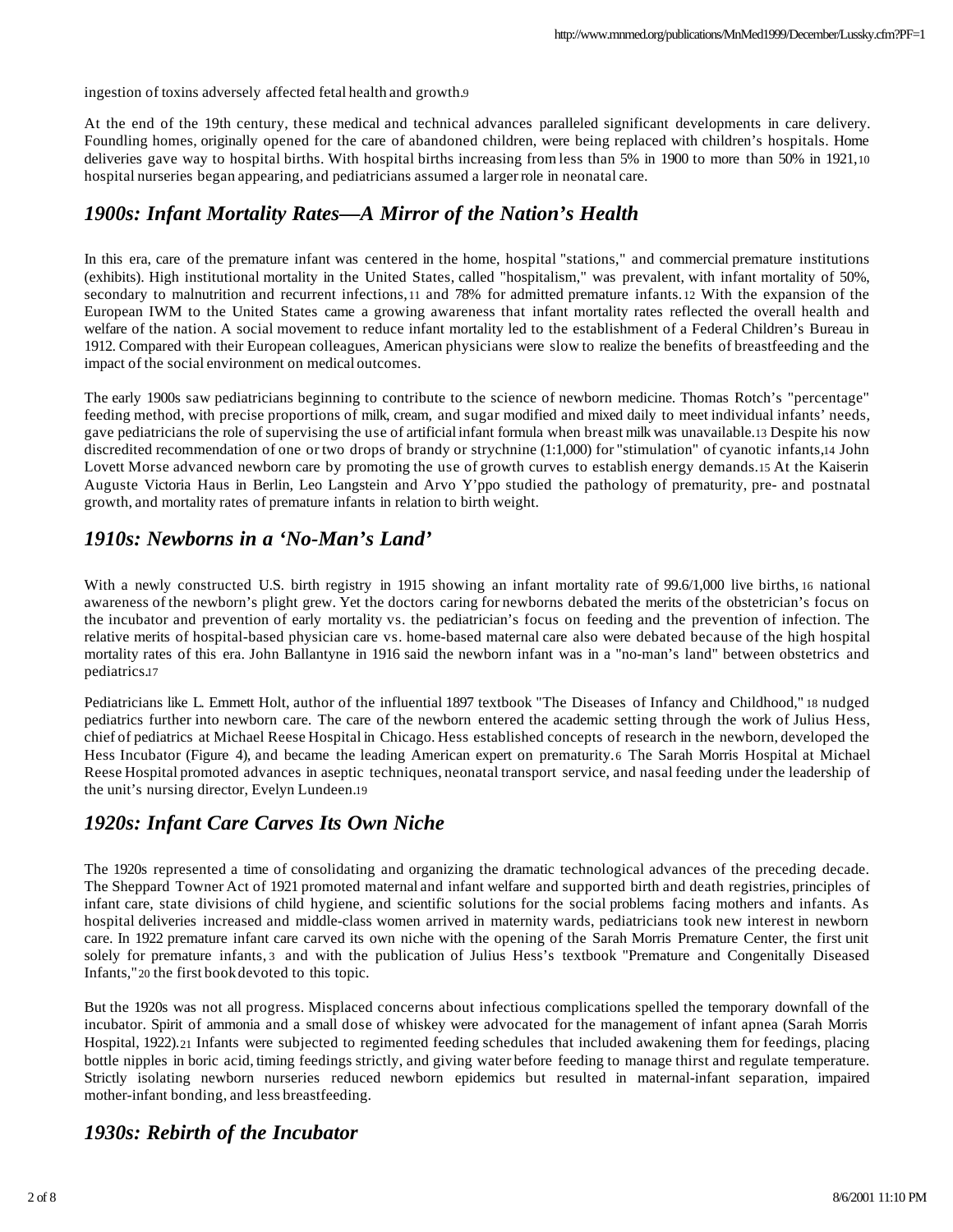Infections and diarrhea in newborns declined with improved nursery protocols, better hygiene, and the use of breast milk. For the first time, deaths secondary to prematurity exceeded those caused by infection. The '30s also saw the revival of the incubator, with the development of the Hess oxygen box in 1934,22 which could deliver oxygen to treat respiratory distress.

Although the first clinical report of oxygen use for premature or cyanotic infants appeared in 1891,23 oxygen in this decade was treated as a pharmacological agent and often was administered with a second stimulant, such as brandy. The Hess Incubator was used in the United States' first dedicated neonatal transport vehicle in Chicago. The incubator, which was heated by hot plate–like coils that plugged into the ambulance, also contained holy water (an indication of the high mortality rates?).

### *1940s: Clinical Triumphs, New Challenges*

As the guns of World War II quieted, a "therapeutic explosion" in newborn medicine, with advances in blood banking, fluid therapy, and antibiotics, heralded modern neonatology with both clinical triumphs and iatrogenic diseases. Ninety percent of deliveries now occurred in hospitals, resulting in the construction of new nursery facilities. Pediatricians were increasingly involved in the delivery room and began ordering tests from microchemical laboratories and radiologic facilities, examining infant electrocardiograms, administering fluids from peripheral veins (rather than the peritoneal cavity, the sagittal sinus, or subcutaneous tissues), and treating newborns with an expanding pharmacy of antibiotics. Fifty percent survival at 28 days of age was achieved for infants with birth weights under 1,800 grams.24 (See Figure 5, page 52.)

Advances in diagnosis included N. McAlister Gregg's 1941 discovery of the link between maternal rubella infection and congenital rubella syndrome, and Louis K. Diamond's 1942 description of the link between Rh factor and erythroblastosis fetalis. New therapy followed shortly in 1946 with Diamond's introduction of double volume exchange transfusion, which prevented most cases of kernicterus and saved an estimated 8,000 lives per year in the United States. 25 The prevention of erythroblastosis fetalis was eventually made possible by the introduction of RhoGAM in 1963. 26

With technological advances came a significant iatrogenic disease, retrolental fibroplasia (RLF), from excessive oxygen administration. RLF was responsible for more childhood blindness—an estimated 8,000 cases—than all other causes combined. The association between oxygen therapy and RLF was eventually determined by Kate Cambell of Australia in 1951. 27

#### *1950s: Newborns as Bona Fide Patients*

Before 1950, little scientific effort was directed at the premature and seriously ill infant. There was limited peripheral or central intravenous access, and no means of mechanical ventilation or microchemical laboratory determinations. Women were not allowed in the "premature nursery" because of concern about exposing infants to infectious diseases. There were no cardiorespiratory monitors. Infant apnea was managed solely by observation, and apneic infants were stimulated by pulling on a gauze string attached to the infant's foot. Insights into fetal and neonatal physiology, perinatal diseases, and the pathogenesis of in utero and neonatal diseases produced clinical benefits in infant nutrition, RLF, hyaline membrane disease (HMD), and antibiotic therapy.

Basic science led to clinical treatment, with Richard Pattle's discovery of the surface-tension-lowering properties of the alveolar lining layer28 and John Clement's finding in 1957 that surface tension depends on surface area.29 Mary Ellen Avery's and Jere Mead's description of surfactant deficiency as the etiology of HMD,30 a disease that caused an estimated 25,000 deaths per year,31 soon followed. This laid the foundation for the eventual administration of surfactant to premature infants, a treatment that revolutionized the field, reducing neonatal mortality from HMD (now known as respiratory distress syndrome, RDS) by 40%. 32 William A. Silverman demonstrated that maintaining body temperature by controlling the thermal environment significantly decreased low-birth-weight mortality. 33 With this discovery, thermal management became a cornerstone of neonatology.

In this decade, newborn infants came to be viewed as patients. Virginia Apgar, M.D., M.P.H., developed the Apgar Scoring System, which changed the newborn from a delivery room "byproduct" to a new patient.34 In the '50s and '60s, premature and seriously ill infants began to be transported to regional centers to receive the best care available. The changes in name from premature nursery to special care nursery, and then to newborn intensive care unit (NBICU) reflected the new significance of critically ill newborns.

As much as newborns benefited from medicine's advances, they unfortunately also suffered from its faulty knowledge. The '50s and early '60s were the years of early starvation, when the first feeding was delayed for two to three days in sick or premature infants because of concerns about aspiration pneumonia.35 The result was severe weight loss, frequently as great as 20%. In the '50s, with Jonathan Lanmann's recognition that hyperoxia was causing RLF, 36 restricted oxygen use caused increased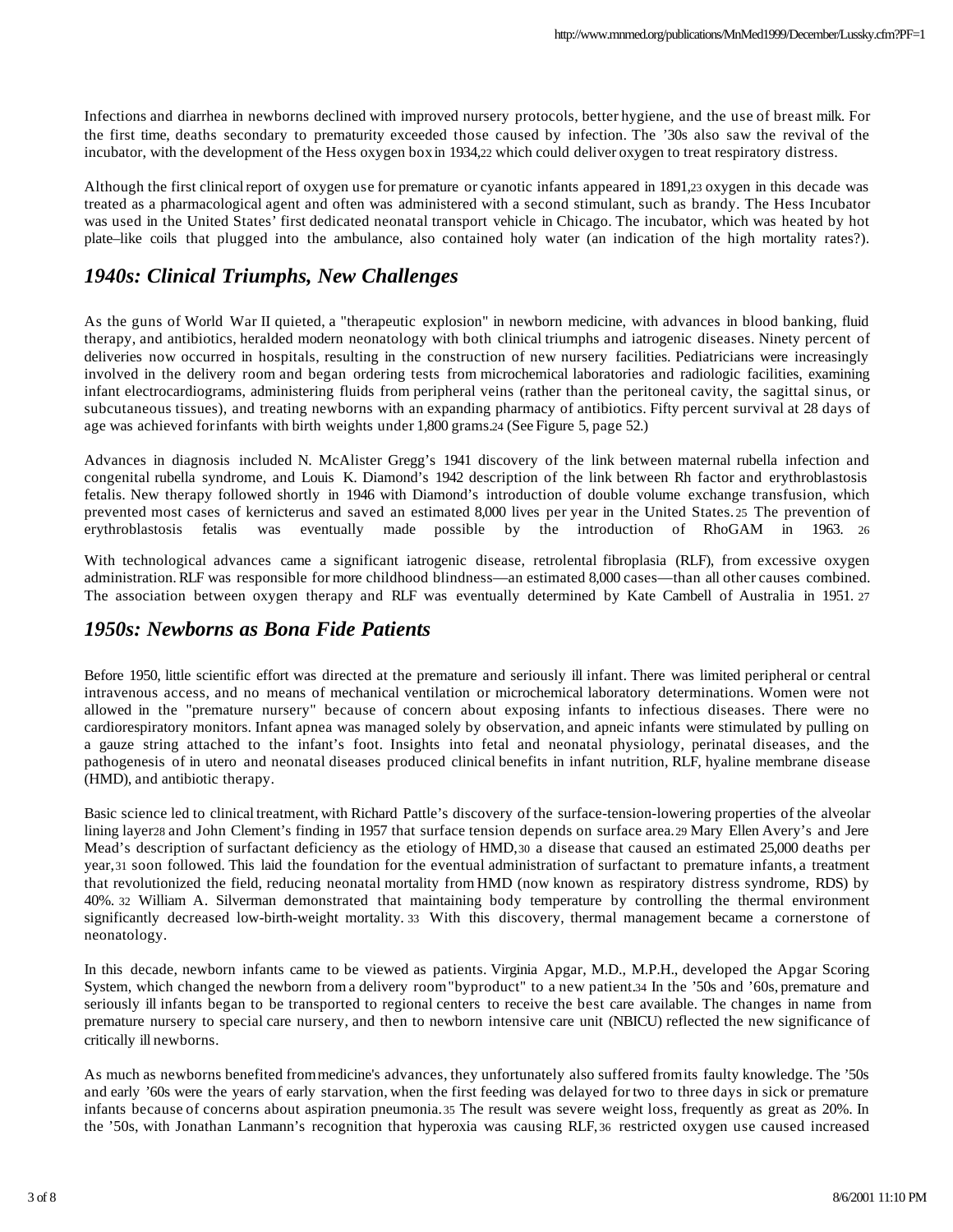deaths from respiratory distress. Two iatrogenic diseases related to drug use, the lethal "gray baby" syndrome (from the use of chloramphenicol in premature infants) and kernicterus (from sulfisoxazole prophylaxis) were identified and their pathogenesis clarified. This period's frequent medical misadventures provoked this comment in *Lancet:* "Modern neonatal iatrogenesis reached a peak when almost every major error in newborn care was widely practiced, at least for a time." 37

Newborns didn't reap the expected benefits of this era's technological advances. Poverty and deterioration of maternal infant care in America's inner cities prevented the expected annual decrease in infant mortality. Infant mortality rates were 28/1,000 births in the '40s and 21/1,000 births in the '50s.38 Although newborn medicine had made significant gains in the first half of the 20th century, clearly there was much more to accomplish.

#### *1960s: Contemporary Newborn Medicine*

Most physicians consider this decade the start of the current "modern practice" of newborn medicine, and the time when the premature nursery became the NBICU. Sparked by the much-publicized 1963 birth and subsequent RDS death of President Kennedy's son, Patrick Bouvier Kennedy, at 32 weeks gestation, the focus of preterm infant care shifted from temperature control, feeding, and vulnerability to diseases to a more comprehensive and scientific approach to newborn infant care. Declaring neonatal mortality unacceptably high, Congress significantly increased neonatal research funding by the National Institutes of Health. Advances occurred in respiratory support, fluid therapy, assessment of low-birth-weight infants, temperature regulation, and the treatment of erythroblastosis fetalis. The terms "neonatology" and "neonatologist" were introduced by Alexander Schaeffer in his landmark textbook "Diseases of the Newborn."39

Initial neonatal ventilators, such as the Puritan Bennett  $\circ$  and the Baby Bird  $\circ$ , were adapted from adult models of the Bird Respirator® and the Bloxom Air Lock Respirator® (iron lung type) and delivered ventilation without continuous positive airway pressure (CPAP).40 The Usher Regime, which consisted of intravenous dextrose water with sodium bicarbonate to buffer the respiratory acidosis and Ce-Vi-Sol to decrease pulmonary capillary permeability, was used to treat RDS. In contrast, the earliest attempts to treat RDS consisted of little more than a towel clip around the xiphoid process suspended from the incubator roof with a rubber band.41

By the middle of this decade, disposable scalp vein needles enabled the use of intravenous fluids, replacing clysis (in which 30 mls to 60 mls of glucose solution with Wydase® were injected subcutaneously over the scapular and kidney regions, rotating the sites and sealing over the injection site with collodion), 42 rectal, sagittal sinus (also used for blood draws), and intraperitoneal infusions.43 In 1968 total parenteral nutrition was first used for surgical long-term NPO patients, and soon after for nonsurgical infants.

Lula O. Lubchenco introduced the concepts of small (SGA), large (LGA), and appropriate for gestation (AGA) infants with her publication of data correlating intrauterine growth with gestational age.44 This improved the assessment and management of problems unique to the premature and SGA or LGA infant and provided a standard for postnatal growth of prematurely born infants. This was followed by a more comprehensive description of newborn infants based on birth weight and gestational age.45 Despite this decade's progress, at its end, infants of 28 weeks gestation or less were still frequently considered previable.

#### *1970s: Breathing Easier*

Remarkable advances in the respiratory management of the premature infant occurred during the 1970s. The landmark study by George Gregory illustrating the success of CPAP46 resulted in a dramatic improvement in the successful respiratory support of premature infants, which at the start of this decade was only 10% for infants with birth weights under 1,500 grams.42 The first generation of ventilators designed specifically for neonatal use (Baby Bird I® and Bournes BP 200®) introduced time-cycled, pressure-limited, continuous flow with CPAP, intermittent mandatory ventilation. Respiratory monitoring improved with the introduction of transcutaneous oxygen assessment,47 followed by transcutaneous carbon dioxide, pulse oximetry, routine blood gas monitoring, and noninvasive apnea, heart rate, and blood pressure monitoring.

Families and nurse practitioners expanded their roles in the neonatal intensive care unit. Recognizing the need for specialized neonatal nursing care, Steve Boros at St. Paul Children's Hospital developed and implemented the role of the advanced practice nurse. 48 Families, previously excluded because they were considered infectious disease risks, became an integral part of the NBICU team. Parent support groups were developed, fathers obtained "nonvisitor" status, and breastfeeding was encouraged.

This decade witnessed the introduction of routine eye exams to evaluate for retinopathy of prematurity (ROP); head ultrasounds to assess for intraventricular hemorrhage (IVH); organized follow-up of the high-risk NBICU graduate; and research-based quality outcome assessments. It also saw the use of prenatal glucocorticoids to decrease RDS, initial trials of surfactant replacement therapy in animals, continued improvement in isolette design, and the first successful use of extracorporeal membrane oxygenation (ECMO) in 1975. 49 ECMO eventually reduced infant mortality from 80% to 25% for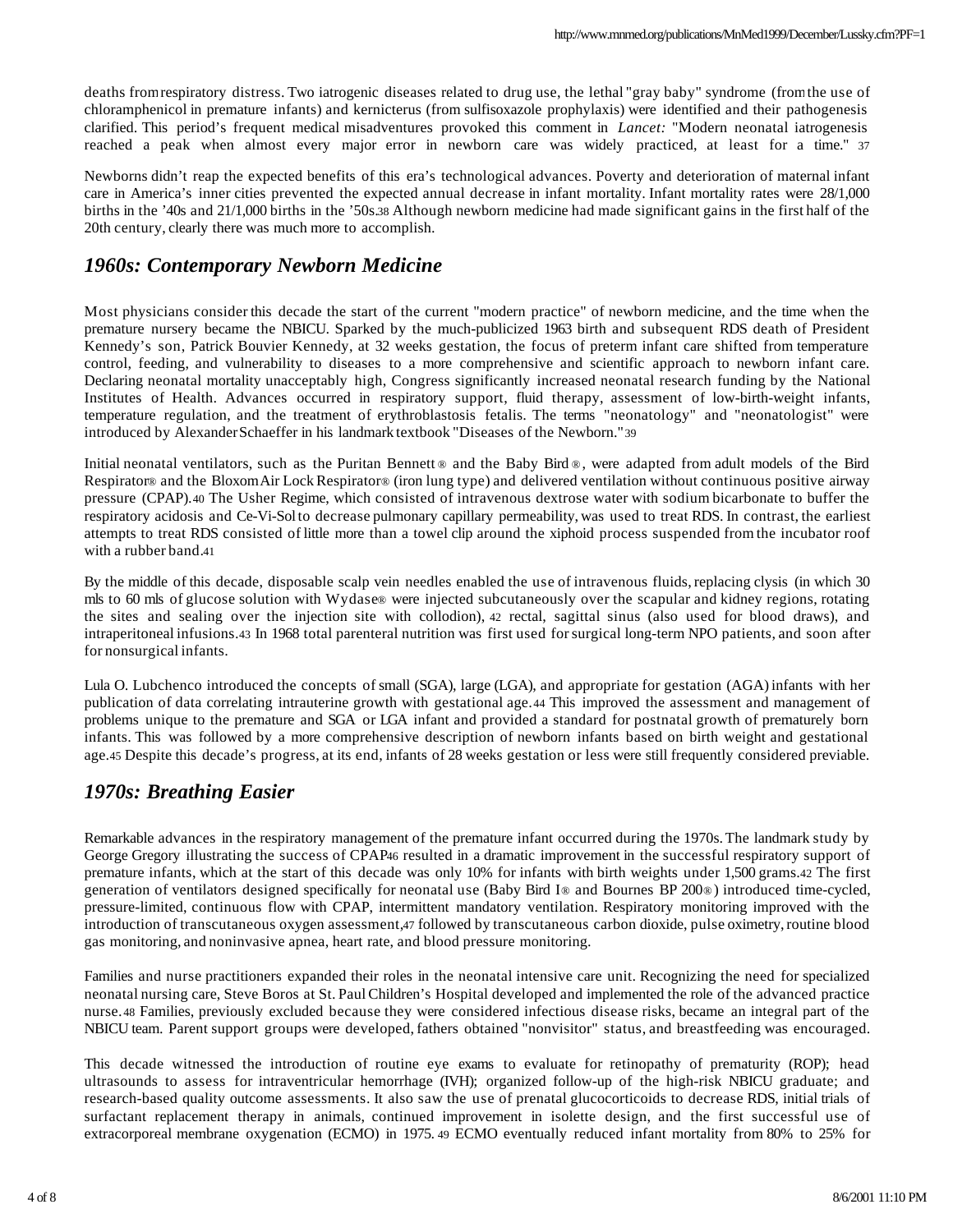critically ill infants with acute reversible respiratory and cardiac failure unresponsive to conventional therapy in conditions such as persistent pulmonary hypertension, meconium aspiration, and sepsis.

By the end of this decade, newborn medicine had achieved a 50% survival rate for infants with birth weights of 900 grams and gestational ages of 27 weeks (Figure 5).

#### *1980s: Surfactant Therapy*

The single most significant accomplishment of the '80s was Tetsuro Fugiwara's first successful administration of surfactant to a newborn in 1980.50 This was a period of extensive clinical research in the use of surfactant therapy for premature infants born with RDS.51 Surfactant replacement therapy revolutionized newborn care, dramatically decreasing mortality and morbidity rates.

In the late '80s, family-centered care expanded, with sibling visitation policies, support groups, antepartum consultations, parental rooming-in, kangaroo care (skin-to-skin contact between parents and infants), and multidisciplinary developmental committees.

Bedside pulmonary function tests (PFTs) were introduced by M. Douglas Cunningham, 52 follow-up outcome studies were published, cryosurgery for ROP was introduced, and the AAP and American College of Obstetricians and Gynecologists published the first edition of "Guidelines in Perinatal Care" in 1983.53 The AAP and the American Heart Association introduced neonatal advanced life support with the goal of having qualified personnel in neonatal resuscitation attending every delivery in the country.

As technological progress resulted in smaller and sicker infants in NBICUs, difficult ethical issues emerged. And corporate America entered the NBICU. Competition increased among corporate health care systems, and neonatal physicians now numbered 2,000. The regionalization of the '60s and '70s was unraveling.

#### *1990s: The Micropreemie*

The '90s has been the decade of the micropreemie. Successful treatment of these newborns, with gestational ages of 23 to 25 weeks and birth weights of 500 to 750 grams, has been made possible by surfactant replacement therapy, improved perinatal management (including prenatal steroids), new technologies for maintaining temperature, precision micromanagement of fluid delivery, sophisticated nutritional management, and continued improvement in ventilatory management (e.g., patient-triggered ventilation, high-frequency ventilators, pressure and volume support ventilators, and in-line PFTs).

A number of significant accomplishments have occurred in the past 10 years. In 1992, the AAP initiated what eventually became the "Back to Sleep" campaign, which reduced the rate of SIDS by two-thirds, to 0.694/1,000, in 1997. 54 In 1994 the Pediatric AIDS Clinical Trials Group Protocol 076 was published, recommending perinatal zidovudine, which decreased the perinatal transmission of HIV by two-thirds. 55 Heidelise Als introduced the Newborn Individualized Developmental Care and Assessment Program, which supported family-centered, individualized developmental care for premature infants 56 while shortening ventilator days and improving developmental outcomes of NBICU graduates. 57 The development of interinstitutional, randomized, prospective studies and databases continued. There was increased awareness of the "neonatal golden hour" of delivery room and early management and how it affects long-term outcome, with the beneficial use of prophylactic surfactant, institution of early CPAP, and use of indomethacin for the prevention of severe IVH. Other significant developments were the introduction of nitric oxide for pulmonary hypertension, erythropoietin administration and the rethinking of indications for blood product transfusions for anemia of prematurity, and Group B Beta hemolytic streptococcus maternal prophylaxis and neonatal evaluation/treatment guidelines by the AAP and ACOG. 58 With improved perinatal management of neonatal sepsis, mortality rates decreased from 90% in the early '30s to the current 4% to 6%.59

#### *The Future*

As the 20th century ends, significant challenges remain for neonatal and perinatal medicine:

1) an unchanging premature delivery rate of 6% to 7% with significant associated mortality and morbidity;

2) new technology gains, with both clinical benefits and associated higher economic and social costs, increasing concerns about "how small is too small" and how this care will be paid for;

3) maternal-fetal conflict and best-interest arguments including discussion of the best role for parents in end-of-life decisions;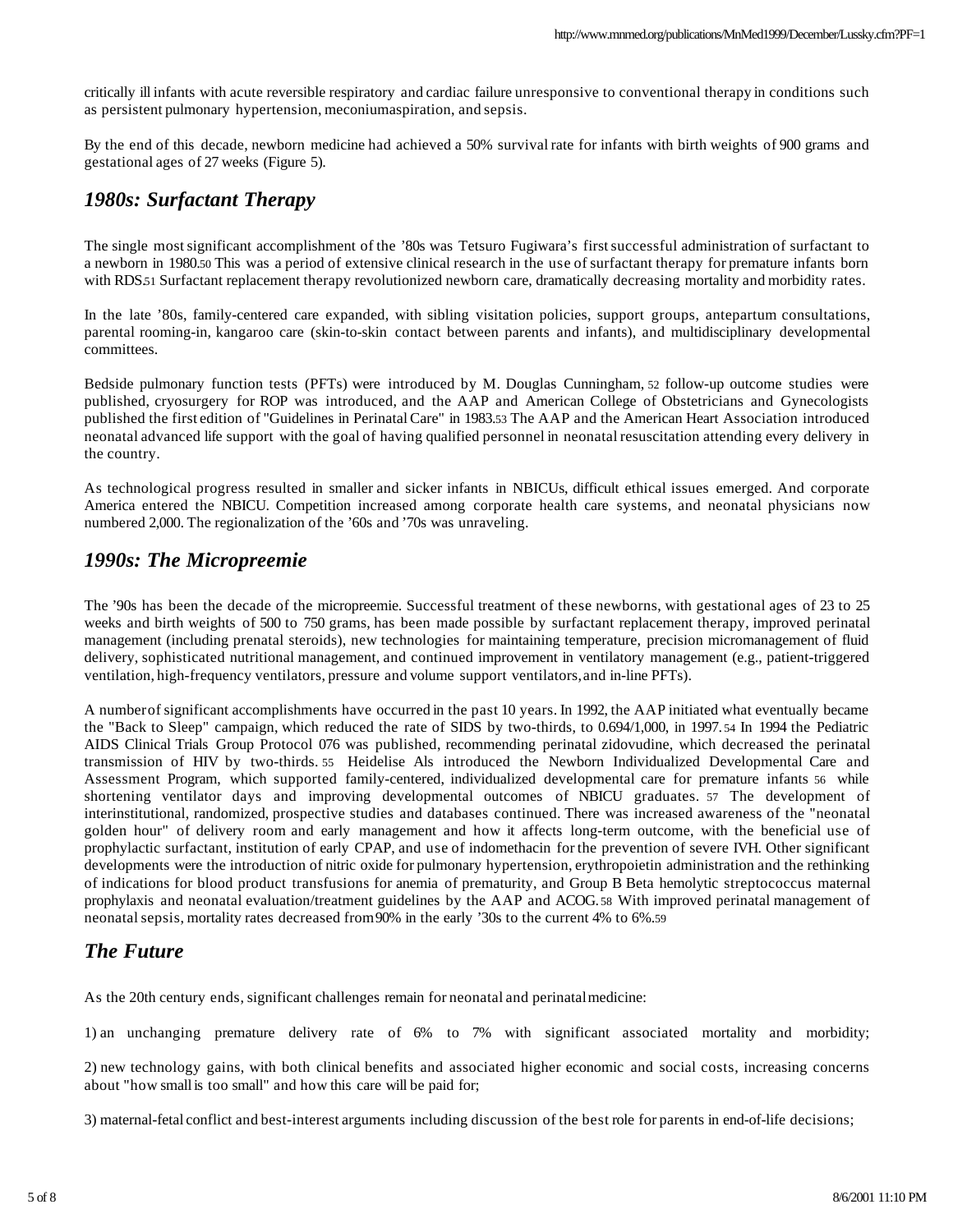4) the urgent need to address the societal problems that are reflected in the great disparity in premature delivery and infant mortality rates between races, and the United States' infant mortality rank as 20th out of 23 industrial nations;

5) the safe introduction of new technologies with steep, unforgiving learning curves;

6) the deterioration of regionalized perinatal care due to competition;

7) managed care constraints, with the issues of costs vs. quality arguments and resource allocation; and

8) the associated issues of burden of survival morbidity, short hospital stays, and increasing social scrutiny of the field.

With challenges come opportunities, however. Medical science needs to continue to improve the general health of women through socioeconomic initiatives, reproductive technology, and greater access to health care to decrease infant morbidity and mortality, and to create a bright future for American families and babies.

#### *Acknowledgments*

I would like to thank James Kaufmann, Ph.D., Office of Communications, Hennepin Faculty Associates, for editorial assistance in the preparation of this manuscript; Brad Capouch, graphic artists, Hennepin County Medical Center, for graphic material preparations; Sarah Garbis, MLIS, Health Sciences Library, Hennepin County Medical Center, for historical reference research; and Susan Marshall, director, Division of Information and Archival Services, American Academy of Pediatrics.

*Richard Lussky is assistant medical director of the NBICU at Hennepin County Medical Center and assistant professor of pediatrics at the University of Minnesota.*

#### References

2. Bolduan CF. The public health of New York City. Bull NY Acad Med 1943;19:433-40.

3. Cone TE. Perspectives in neonatology. In: Historical review and recent advances in neonatal and perinatal medicine. Smith GF, Vidyasagar D., eds. Mead Johnson Nutritional Division, 1983;9-33.

4. Budin P. Le Nourisson, Paris, Octave Doin, 1900 (English translation by Maloney WJ: The nursling. London: The Caxton Publishing Co., 1907).

- 5. Denucé P. Berceau incubateur pour les enfants nés avant terme. J Med Bordeaux 1857;2:723-4.
- 6. Silverman WA. Incubator-baby side shows. Pediatrics 1979;64:127-41.
- 7. Credé CSF. Die verhutung der augenentzundung der neugeboren. Arch Gynaekal 1881;18:367-70.

8. Little WJ. On the influence of abnormal parturition, difficult labors, premature birth and asphyxia neonatorum, on the mental and physical condition of the child, especially in relation to deformities. Cerebral Palsy Bull 1958;1:5-36.

9. Ballantyne JW. The antenatal and intranatal factors in neonatal pathology: an attempt to explain the peculiarities of the morbid states of the newborn. Arch Pediatr 1892;9:339-418.

10. Wertz RW, Wertz DC. Lying-in: a history of childbirth in America. New York: The Free Press, 1977;133.

11. Hospitalism. Arch Pediatr 1897;14:448-54.

12. Baker JP. The pediatric revolt. In: The machine in the nursery. Baltimore: The Johns Hopkins University Press, 1996;129-51.

13. Rotch TM. Pediatrics: the hygienic and medical treatment of children. Philadelphia: JB Lippincott, 1985;297-9, 308-12.

14. Morse JL. The care and feeding of premature infants. Am J Obstet Dis Women Child 1905;4:590-9.

15. Morse JL. A study of the caloric needs of premature infants. Am J Med Sci 1904;127:463-77.

- 16. Wegman ME. Annual summary of vital statistics, 1984. Pediatrics 1985;76:861-70.
- 17. Ballantyne JW. Where obstetrics and paediatrics meet: infant welfare. International Clinics 1916;26th set.,4:96.

18. Holt LE. The diseases of infancy and childhood. New York: D. Appleton and Co., 1897.

19. Lundeen EC. She saves babies. RN 1960;23:27.

20. Hess JH. Premature and congenitally diseased infants. Philadelphia: Lea and Febiger, 1922.

<sup>1.</sup> Cone TE. History of American pediatrics. Boston: Little Brown, 1979;57-8.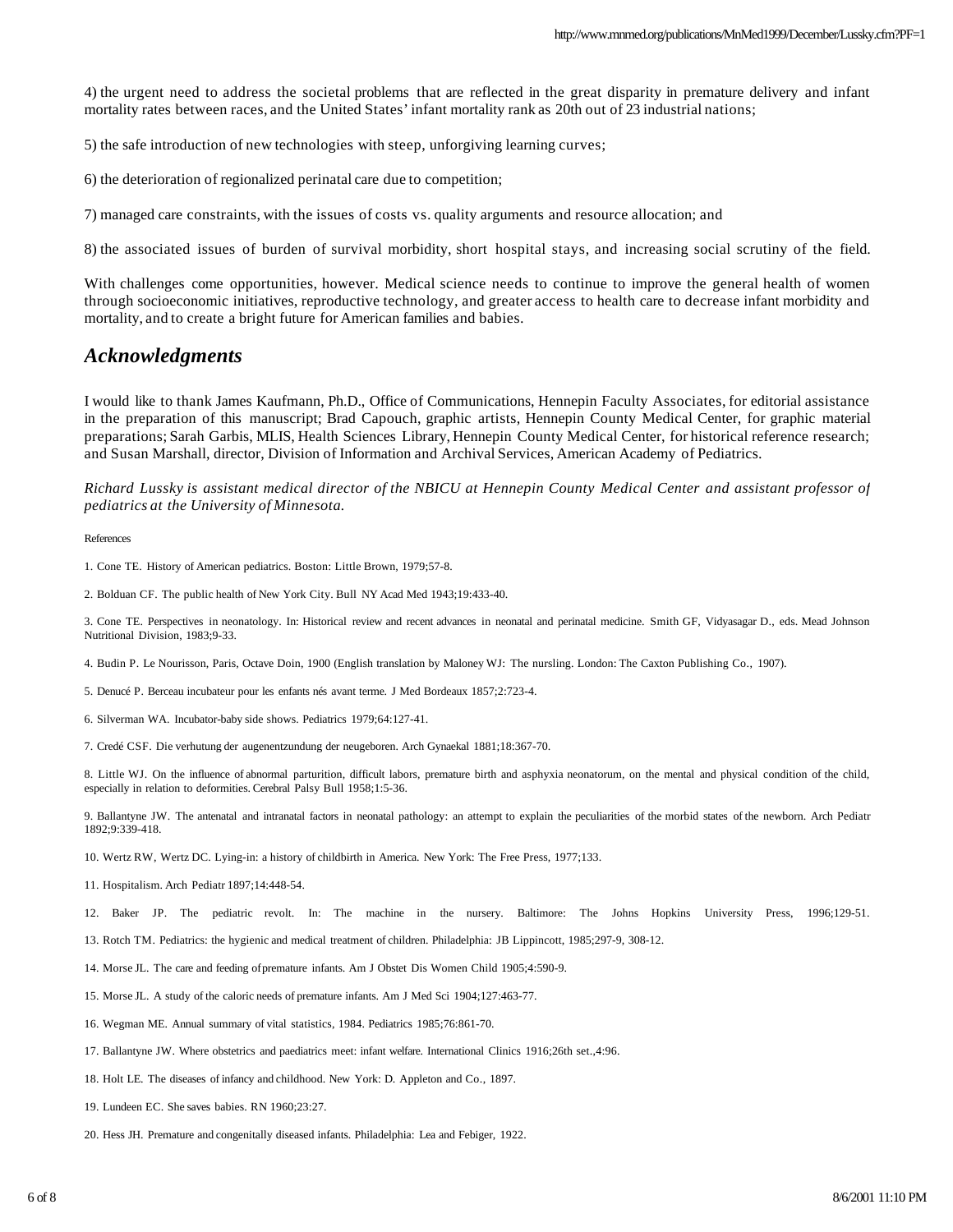21. Ed Gorden S. All our lives: a centennial history of Michael Reese Hospital and Medical Center 1881–1981. Department of Public Affairs, Michael Reese Hospital and Medical Center, 1981;86-93.

22. Hess JH. Oxygen unit for premature and very young infants. Am J Dis Child 1934;47:916.

23. Bonnaire E. Inhalations of oxygen in the new-born. Arch Pediatr 1891;8:769.

24. Avery ME. Changes in care of the newborn: personal reflections over forty years. Neonatal Netw 1994;13(No.6):13-4.

25. Diamond LK, Blackfan KD, Baty JM. Erythroblastosis fetalis and its association with universal edema of the fetus, icterus gravis neonatorum, and anemia of the newborn. J Pediatr 1932;1:269-309.

26. Freda VJ. Rh disease. How near the end? Hosp Pract 1978;13:61.

27. Reece AB. Editorial: an epitaph for retrolental fibroplasia. Am J Ophthalmol 1955;40:267.

28. Pattle RE. Properties, function and origin of the alveolar lining layer. Nature 1955;175:1125-6.

29. Clements JA. Surface tension of lung extracts. Proc Soc Exptl Biol Med 1957;95:170-2.

30. Avery ME, Mead J. Surface properties in relation to atelectasis and hyaline membrane disease. Am J Dis Child 1959;17:517-23.

31. Gluck L. Annotations to the 1976 Ross Laboratories' Landmarks in Perinatology/Neonatology Current Comment series.

32. Morley CJ. Systematic review of prophylactic versus rescue surfactant. Arch Dis Child 1977;77:F70-4.

33. Silverman WA, Fertig JW, Berger AP. The influence of the thermal environment upon survival of newly born preterm infants. Pediatrics 1958;22:876-85.

34. Apgar V. A proposal for a new method of evaluation of the newborn infant. Current Researches in Anesthesia and Analgesia—July–August, 1953;260-7.

35. Hansen JL, Smith CA. Effects of withholding fluid in the immediate postnatal period. Pediatrics 1953;12:99-112.

36. Lanmann JT. Fibroplasia and oxygen therapy. JAMA 1954;155:223-6.

- 37. Commentary: the price of perinatal neglect. Lancet 1974;1:437-8.
- 38. Done AK. Perinatal pharmacology. Ann Rev Pharmacol Ther 1966;6:189-208.
- 39. Schaffer AJ. Diseases of the newborn. Philadelphia: Saunders, 1960;1.

40. Stahlman MT, Young WC, Payne G. Studies of ventilatory aids in hyaline membrane disease. Am J Dis Child 1962;104:526.

41. Kirby RR, Smith RA, Desautels DA, eds. Mechanical ventilation. New York: Churchill Livingstone, 1985.

42. Desmond MM. A review of newborn medicine in America: European past and guiding ideology. Am J Perinatol 1991;8:308-22. 43. Blackfan KD, Maxcy KF. The intraperitoneal injection of saline solution. Am J Dis Child 1912;4:33.

44. Lubchenco LO, Hansman C, Dressler M, et al. Growth as estimated from liveborn birth-weight data at 24 to 42 weeks gestation. Pediatrics 1963;32:793-800.

45. American Academy of Pediatrics Committee on the Fetus and Newborn: nomenclature for duration of gestation, birth weight and intrauterine growth. Pediatrics 1967;39:935-9.

46. Gregory GA, Kitterman JA, Phibbs RH, Tooley WH, Hamilton WK. Treatment of the idiopathic respiratory distress syndrome with continuous positive airway pressure. N Engl J Med 1971;284:1333-40.

47. Peabody JL, Emery JR. Noninvasive monitoring of blood gases in the newborn. Clin Perinatol 1985;12:147-60.

48. Johnson PH, Boros SJ. Implementation of a new expanded nursing role. Perinatology/Neonatology 1979;3:25-7.

49. Bartlett RH, Roloff DW, Cornell RG, Andrews AF, Dillon PW, Zwischenberger JB. Extracorporeal circulation in neonatal respiratory failure: a prospective randomized study. Pediatrics 1985;76:479-97.

50. Fujiwara T, Maeta H, Chida S, Morita T, Watabe Y, Abe T. Artificial surfactant therapy in hyaline membrane disease. Lancet 1980;1:55-9.

51. Jobe AH. Pulmonary surfactant therapy. N Engl J Med 1999;328:861-8.

52. Cunningham MD, Desai NS. Methods of monitoring pulmonary function. Clin Perinatol 1986;13:299-313.

53. American Academy of Pediatrics and American College of Obstetricians and Gynecologists. Guidelines for perinatal care, 1985. 54. American Academy of Pediatrics Task Force on Infant Positioning and SIDS: positioning and SIDS. Pediatrics 1992;89:1120-6.

55. Connor EM, Sperling RS, Gelber R, et al. Reduction of maternal-infant transmission of human immunodeficiency virus Type 1 with zidovudine treatment. N Engl J Med 1994;331:1173-80.